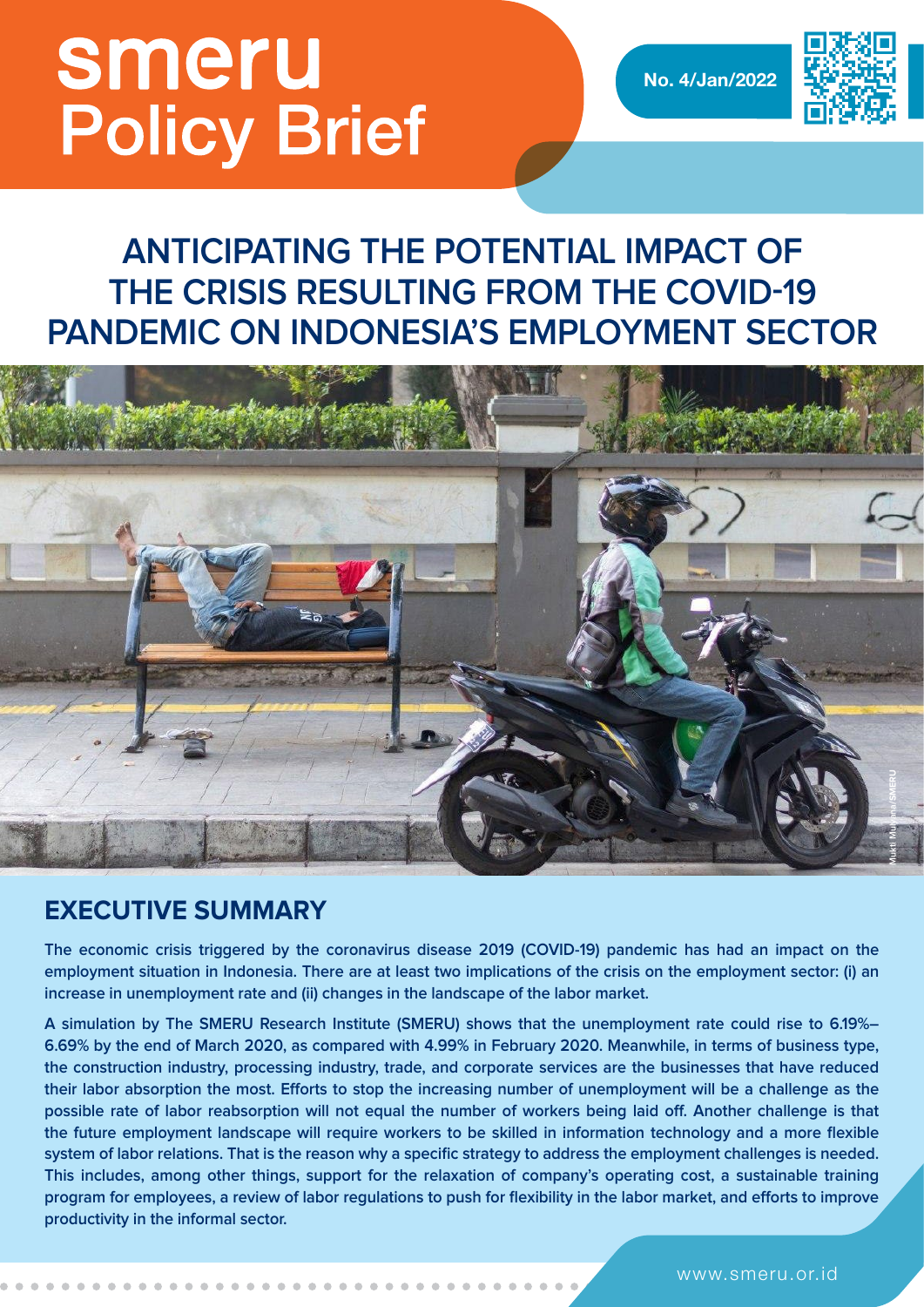#### **WITH THE PANDEMIC, COMES THE CRISIS**

The COVID-19 pandemic that was first reported in Indonesia in March 2020 has had an impact on the country's socioeconomic condition in general. The pandemic has forced the government to put a halt to a number of social and economic activities temporarily to minimize the spread of the virus. For this purpose, some regions have started to impose a large-scale social restriction (PSBB) policy. This move was one of the factors behind the disruption of economic activities that has triggered the economic crisis. A report by Statistics Indonesia (BPS) stated that the country's economy in the first quarter of 2020 grew by only 2.97%, much lower than 5.02%, as recorded in 2019 (BPS, 2020). The declining economic performance affects the employment situation in Indonesia. There are at least two implications of the crisis for the employment sector: an increase in unemployment and changes in the landscape of the post-crisis labor market.

#### **AN INCREASE IN UNEMPLOYMENT**

The crisis has resulted in many employees being furloughed or laid off. According to the Ministry of Labor, by early April 2020, around one million employees were furloughed or laid off (Biro Humas Kemnaker, 2020). However, the number does not accurately describe the overall unemployment rate as it does not include the unemployment rate of the informal sector and the new workforce that is still unemployed. Therefore, it is necessary to have information about the overall rate of unemployment that (i) covers the informal sector, resulted from lay-offs, and includes the new workforce which had just entered the labor market.

SMERU simulated a calculation of the total increase of unemployment and calculated the rates of the declining labor absorption of each business sector as a result of the economic contractions until the end of March 2020 (Figures 1 and 2; the method is presented in Box 1). The simulation provides at least two pieces of information that can be used to formulate employment policy strategies: (i) a general overview of unemployment rate and (ii) basic information on backgrounds of the workers who have lost their jobs, based on the business fields they had worked in before they were laid off.



Figure 1. Results of the simulation of open unemployment rate and decline in the number of labor absorption

The simulation shows that the open unemployment rate will rise from 4.99% in February 2020 to around 6.17%–6.65% by March 2020. The percentage equals the decline in the number of labor absorption that reaches 1.6 to 2.3 million people.

**The decline in the number of labor absorption (in thousands of people)**







#### Figure 2. Number and proportions of the decline in labor absorption of 17 business fields

When seen in terms of sectoral distribution, trade is the sector that has been undergoing the sharpest decline of labor absorption. The estimation shows that labor absorption of this sector has dropped to around 677,100–953,200 people. However, when seen in terms of proportions, construction is the sector that has the most reduction in labor absorption, with a proportion of 3.2%–4.5% of its total workers in February 2020. Nevertheless, there are sectors, such as education services, information and communication, health and social services, and financial and insurance services, estimated as still absorbing labor. This is likely to happen because during the first quarter of 2020, the gross domestic product (GDP) of these sectors showed an increase, compared to the same period of 2019.

#### **POST-CRISIS CHANGES IN THE LANDSCAPE OF THE LABOR MARKET**

Another challenge for the labor sector is the potential postcrisis changes in the labor market. The changes may lead to less formally educated and low-skilled workers being eliminated from the formal sector. There are at least four factors that will trigger this to occur.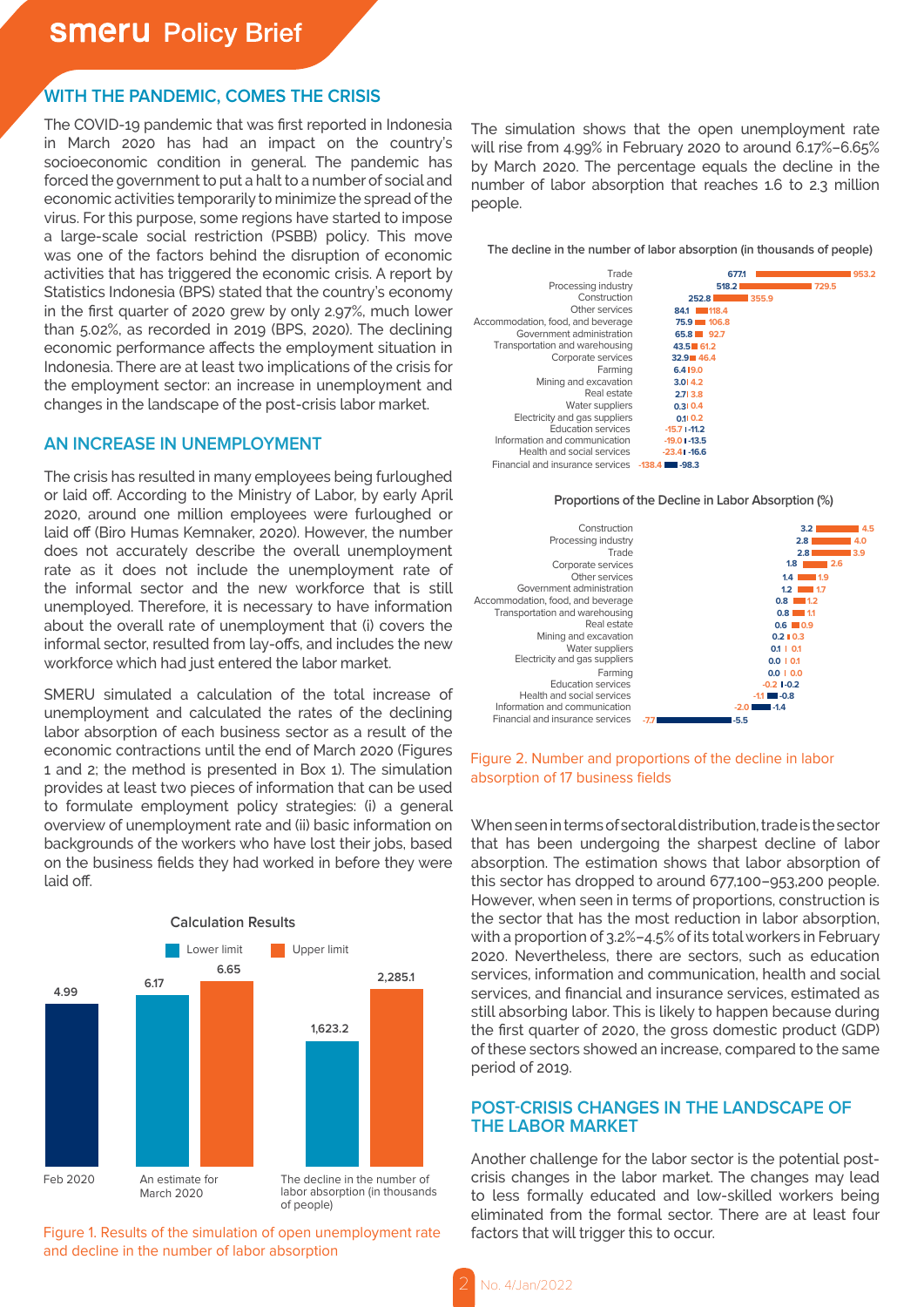- First, labor absorption rate will not equal the number of 3. Empowering low-skilled workers through a sustainable workers being laid off.
- $\blacksquare$  Second, companies will only recruit employees who have high productivity and are able to perform multiple tasks. For example, hotels will only recruit employees who have some managerial skills and can serve guests at the hotel's restaurant.
- $\blacksquare$  Third, businesses that are projected to grow after the COVID-19 pandemic are those related to technology, for, as the current crisis has taught us, technology enables economic activities to keep going, even when there is very little physical interaction between people (McKinsey & Company, 2020). Therefore, in the near future, workers in demand are those who have the know-how to use technology.
- Fourth, business owners will be more interested in outsourcing and hiring contract workers as both provide the companies with high flexibility in relation to labor.

#### **TAKING COMPREHENSIVE STEPS TO MITIGATE THE IMPACT OF THE CRISIS ON THE LABOR MARKET**

Considering the impact of the crisis on the increasing rate of unemployment and potential changes in the labor market in the near future, we recommend the following.

**1. Helping businesses to endure the crisis by formulating more relaxation policies**

The government needs to provide businesses with assistance in the form of relaxation of companies' operating cost and monitor its implementation so that layoffs and furloughs—the moves companies take to reduce their operating costs—can be minimized. Even though the Ministry of Finance has issued a tax relaxation policy, more relaxations are needed for other elements of operating cost, such as electricity and interest on loan, so that businesses can survive in the time of crisis.

#### **2. Revisiting labor regulations to encourage labor market flexibility**

The Ministry of Labor needs to revisit regulations related to the time-specified work agreements (PKWT), the time-unspecified work agreements (PKWTT), and the daily work agreements (PKHL) as there will be possible changes in the post-pandemic employment landscape. Among the regulations is Article 56 of Law No. 13 of 2003 on Labor. Revisiting existing regulations is needed to improve labor market flexibility in order to encourage post-pandemic labor absorption. Improving labor market flexibility, however, should not sacrifice the welfare of the workers in the long run. Therefore, it should be accompanied by prioritizing an increase in the coverage of workers in the labor social security scheme, within a more flexible ecosystem of labor market. Furthermore, after the pandemic, the flexibility will be necessary to minimize possible changes in resource composition from one that is labor-intensive to one that is capital-intensive.

**training program to improve their skills**

meed to design a sustainable training program for low-The Ministry of Labor, together with relevant stakeholders, skilled workers so that they can compete in the labor market. The changes in the labor market landscape resulting from the lessons business owners learned from various changing situations during the pandemic—have made businesses in every economic sector act more efficiently in hiring workers. High-skilled workers and those with multiple skills are far preferable than lowskilled workers.

**4. Giving more attention to the informal economic sector, such as MSMEs, as it plays an important role in slowing down the increasing rate of unemployment**

With the fact that more people from the less formally educated or low-skilled workforce will be pushed into entering the informal sector, the central government needs to provide greater support (in the forms of, for example, capital support and technical assistance) to the informal sector, especially the micro-, small-, and medium-sized enterprises (MSMEs). This is important to improve the productivity of MSMEs. It is hoped that the growth in the informal sector's productivity, followed by the growing size of the businesses, will become an enabling factor to absorb ex-workers who cannot be reabsorbed by the companies after the pandemic. Furthermore, MSMEs, whose businesses have stopped operating during the pandemic, are in need of capital support and technical assistance to start a new venture or restart their previous one.  $\blacksquare$ 

#### **LIST OF REFERENCES**

- Biro Humas Kemnaker (2020) 'Menaker Ida Fauziyah Minta Pengusaha Jadikan PHK Sebagai Langkah Terakhir' [Minister for Labor Ida Fauziyah Asked Business Owners to Use Layoff only as a Last Resort]. *PHI-JSK*. Jakarta: The Ministry of Labor of the Republic of Indonesia [online] <https://kemnaker.go.id/news/ detail/menaker-ida-fauziyahminta-pengusaha-jadikan-phksebagai-langkah-terakhir> [17 June 2020].
- BPS (2020) 'Ekonomi Indonesia Triwulan I 2020 Tumbuh 2,97 Persen' [Economic Growth of Indonesia First Quarter 2020 Reaches 2.97 Percent]. *Press Release* [online] <https://www.bps.go.id/ pressrelease/2020/05/05/1736/ekonomi-indonesiatriwulani-2020-tumbuh-2-97-persen.html> [17 June 2020].
- McKinsey & Company (2020) 'COVID-19: Implications for Business.' *Executive Briefing* [online] <https://www.mckinsey.com/ business-functions/risk/our-insights/covid-19-implicationsforbusiness> [4 June 2020].

#### **Government Law and Regulation**

Law No. 13 of 2003 on Labor.